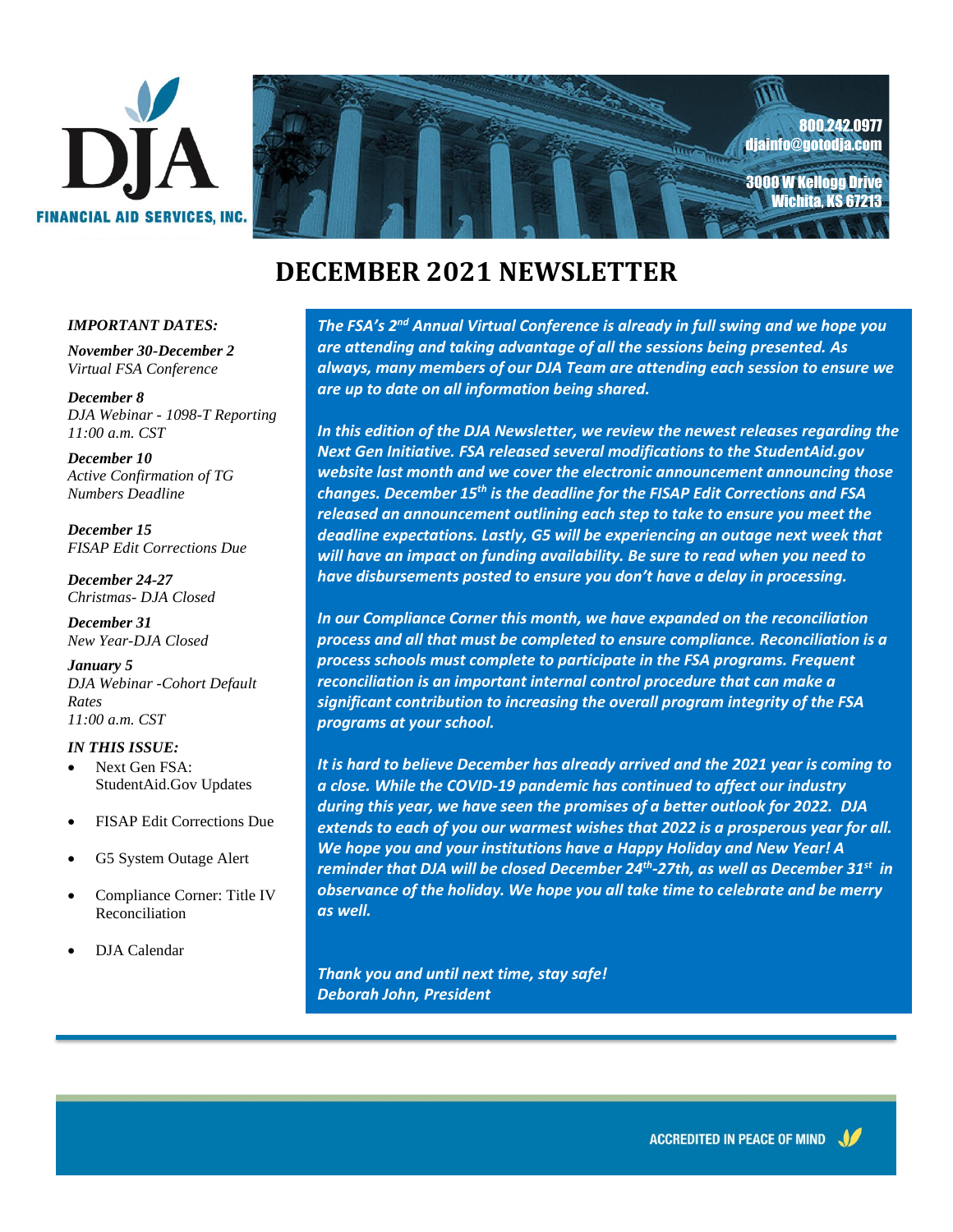# *NEXT GEN FSA: STUDENTAID.GOV WEBSITE ENHANCEMENTS AND MODIFICATIONS BEGIN NOVEMBER 2021*

On Nov. 21, 2021, FSA made additional updates to [StudentAid.gov](https://studentaid.gov/) features designed to improve the information and self-service tools available to our customers. These updates continue Federal Student Aid's (FSA's) commitment to improve customer experiences and outcomes through ongoing modernization of our technology, tools, and resources.

This announcement summarizes updated features that are now available.

# **Updated Features on StudentAid.gov and the myStudentAid Mobile App**

Several features were updated or added with this release.

- **Aidan® Virtual Assistant** Aidan can answer common questions about federal student aid and guide customers to the correct information and resources. With this release, FSA added or improved responses related to the *Federal Student Aid Estimator*, loan servicer transfers, total and permanent disability (TPD) discharge, Public Service Loan Forgiveness (PSLF), and FSA ID.
- **PSLF Help Tool** The PSLF Help Tool was updated to provide additional information and guidance about the limited waiver opportunity. Additionally, the tool was updated so that the "Manually Enter Employer" link appears only on the final page of the employer search to encourage borrowers to view all of the employer search results and select employers that are already in the database; this change will help reduce wait times for borrowers using the tool.
- **Loan Simulator** *Loan Simulator* is updated to provide users with specific repayment details when a user enters a monthly payment amount that is higher than any payment required. *Loan Simulator* will now recalculate the payoff information (i.e., repayment term and interest paid, etc.) for the Standard and Consolidated Standard plans using the desired repayment amount. Additionally, *Loan Simulator*'s results page for the "Borrow More" module will display an alert if a borrower has a loan in default that is impacting the amount of federal aid that the borrower is eligible to receive.
- **Customer Surveys** Opportunities were added for customers to share about their experience and give other feedback through customer surveys that may appear after various customer actions on StudentAid.gov and the myStudentAid mobile app, after interaction with one of the contact centers, and through customer emails.

# **Financial Awareness Counseling Tool Decommission**

The Financial Awareness Counseling Tool (FACT) is no longer available on StudentAid.gov. Instead, the Annual Student Loan Acknowledgement provides a simpler and improved experience to assist borrowers with understanding how loans affect their financial future.

Customers can continue to access information about previously completed Financial Awareness Counseling within My Documents, but they will not be able send "notice" of the previously completed counseling to schools.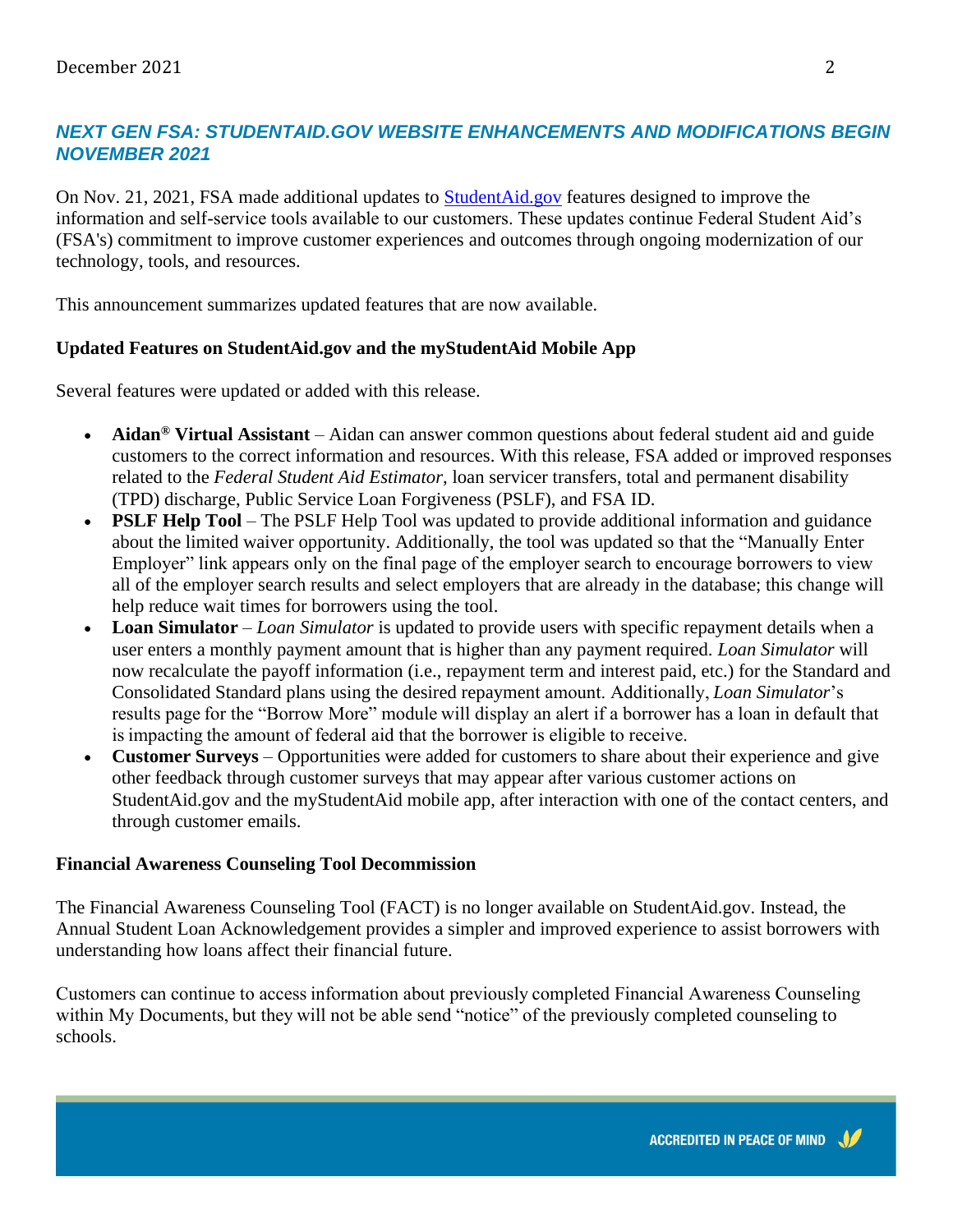# **Important**

With the decommission of the tool, schools may need to update their internal processes and procedures, as well as school-produced materials for students and parents. Information about or references to financial awareness counseling or the tool itself and web links to FACT information on StudentAid.gov must be removed from websites, emails, paper letters or correspondence, and other online or printed materials.

### **Additional Features and Enhancements Continuing in 2022**

Looking ahead to 2022, FSA will continue to add tools and enhance current features to improve our customers' understanding of and interactions with the *Title IV* programs. Details about new tools and features will be provided in forthcoming Electronic Announcements posted on the FSA Partner Connect Knowledge Center.

FSA's modernization efforts will also be shared through partner emails, social media posts, and targeted outreach campaigns to ensure everyone knows what to expect going forward.

We appreciate your interest and support of FSA's modernization efforts.

[https://fsapartners.ed.gov/knowledge-center/library/electronic-announcements/2021-11-23/studentaidgov](https://fsapartners.ed.gov/knowledge-center/library/electronic-announcements/2021-11-23/studentaidgov-enhancements-and-modifications-starting-november-2021)[enhancements-and-modifications-starting-november-2021](https://fsapartners.ed.gov/knowledge-center/library/electronic-announcements/2021-11-23/studentaidgov-enhancements-and-modifications-starting-november-2021)

# *FISAP EDIT CORRECTIONS DUE DECEMBER 15TH*

As published in the Federal Register [notice](https://fsapartners.ed.gov/knowledge-center/library/federal-registers/2021-01-26/campus-based-deadline-dates-notice-2021-22-award-year) on Jan. 26, 2021 (86 FR 7075), any changes, corrections or edits to the Fiscal Operations Report for 2020-21 and the Application to Participate for 2022-23 (FISAP) must be submitted to the Department of Education (the Department) no later than 11:59 p.m. Eastern time (ET) on Wednesday, Dec. 15, 2021. FSA released an announcement as a reminder of the deadline and process for this action.

If a school needs to make changes to data that was originally reported on its FISAP, the school must log in to the [Common Origination and Disbursement \(COD\) website](https://cod.ed.gov/) and change the data in the applicable section(s) of the FISAP and resubmit the FISAP for processing. Additionally, schools should take the following actions prior to the deadline in order to verify the accuracy of their submitted FISAP data.

### **Reconcile FISAP Data with G5**

• Prior to Dec. 15, 2021, schools should ensure that the amounts reported on the FISAP in **Part IV, Section E, Field 17**-Expended Federal Supplemental Educational Opportunity Grant (FSEOG)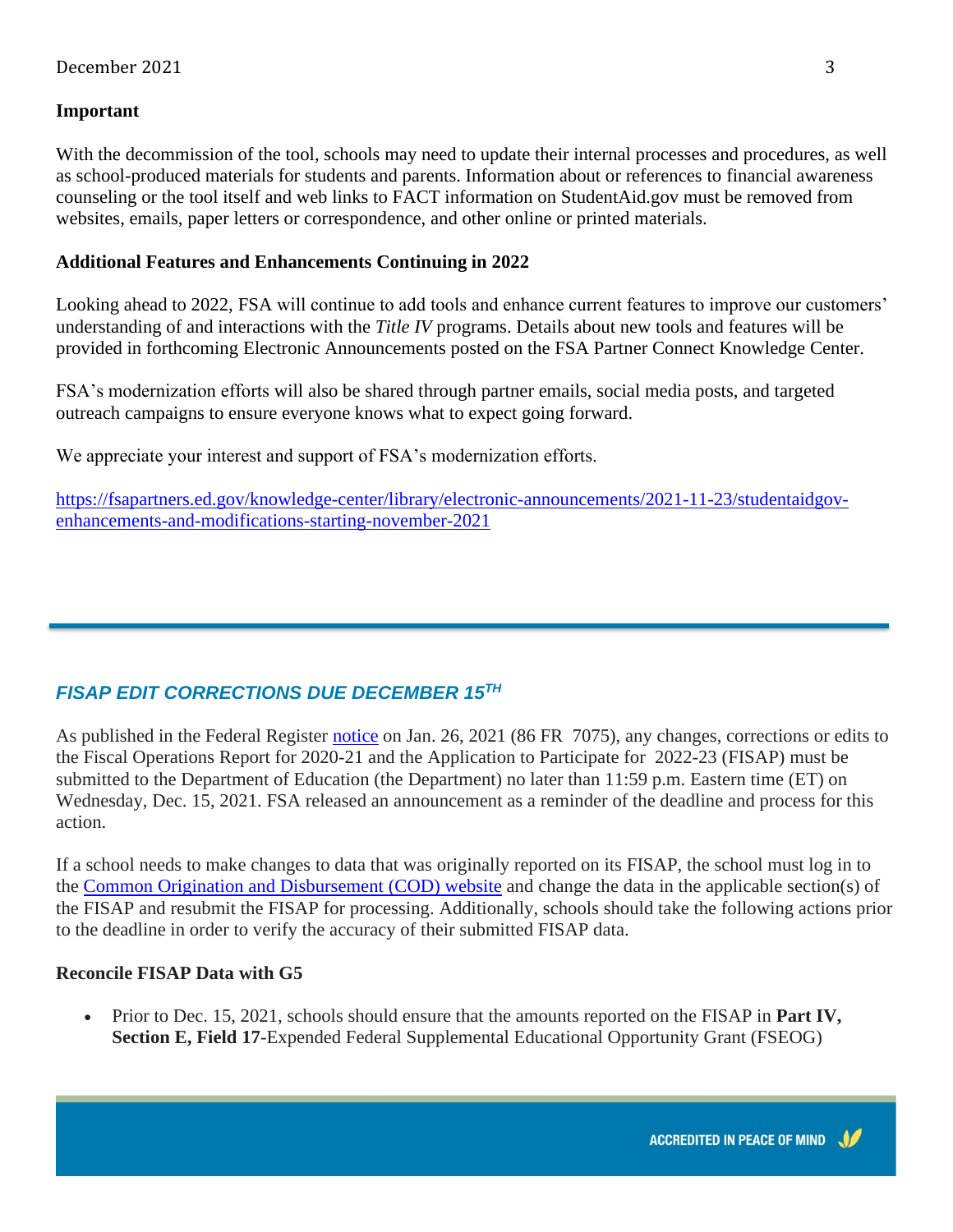Authorization, and **Part V, Section E, Field 18**-Expended Federal Work-Study (FWS) Authorization, reconcile with the drawdown information in G5. During the closeout process of 2020-21 Campus-Based awards that will be performed in February 2022, we will reduce the school's authorization in G5 to the expended amounts reported on the FISAP (as certified by the school's Chief Executive Officer), and any authorized funds that were *not* expended will be deobligated from G5. This means that the final authorization amount in G5 will be automatically reduced by the amount reported as unexpended (in Parts IV and V, Section E) on the FISAP.

• If a school has drawn down more funds than it reported as expended on the FISAP, a negative balance will be created in G5, and the school will be required to return the amount of the negative balance.

For example, if a school drew down its entire authorized FWS amount of \$50,000 but reported an expended amount of only \$40,000 on its FISAP (in Part V, Section E, Field 18), the result is a negative balance of \$10,000 in G5. The school will be required to return \$10,000 to G5.

Once the closeout process has been performed, any resulting negative balances cannot be resolved through late FISAP corrections.

# **Review and Resolve Validation Edit Errors**

Real-time validation edit errors are captured when a school completes and submits the FISAP online via the [COD website.](https://cod.ed.gov/) Edit corrections must be submitted by the Dec. 15, 2021, deadline.

- After submitting a FISAP, a school can view a listing of its FISAP edit errors by accessing its FISAP in the [COD website](https://cod.ed.gov/) and clicking on "Validate" then "Validate All Parts". Validation error numbers and the corresponding error messages will display on the screen.
- A "Fix Error" button is located to the right of each validation error message. Clicking on this button will display the FISAP section where the error occurred. If any data is determined to be inaccurate, apply corrections and save. Perform validation again to determine if the validation edit has cleared or if further corrections are needed. Finally, after all corrections have been made and validated, click the "Submit" button.
- In some cases, the data entered may be accurate, and a school may provide information relevant to the error message. A "Provide Additional Information" option is located next to these validation error messages. To log relevant information, click on the plus sign (+) to open a comment box in which a school can provide additional information.

For an overview of the validation edits that may be prompted as a result of flexibilities extended due to the COVID-19 emergency and the *CARES Act*, see the Electronic Announcement posted Aug. 2, 2021, [Subject:](https://fsapartners.ed.gov/knowledge-center/library/electronic-announcements/2021-08-02/fiscal-operations-report-2020-21-and-application-participate-2022-23-reporting-instructions-and-additional-flexibilities-under-cares-act-ea-id-cb-21-09)  [Fiscal Operations Report for 2020–21 and Application to Participate for 2022–23 Reporting Instructions and](https://fsapartners.ed.gov/knowledge-center/library/electronic-announcements/2021-08-02/fiscal-operations-report-2020-21-and-application-participate-2022-23-reporting-instructions-and-additional-flexibilities-under-cares-act-ea-id-cb-21-09)  [Additional Flexibilities Under the](https://fsapartners.ed.gov/knowledge-center/library/electronic-announcements/2021-08-02/fiscal-operations-report-2020-21-and-application-participate-2022-23-reporting-instructions-and-additional-flexibilities-under-cares-act-ea-id-cb-21-09) *CARES Act*.

# **Other Important Notes**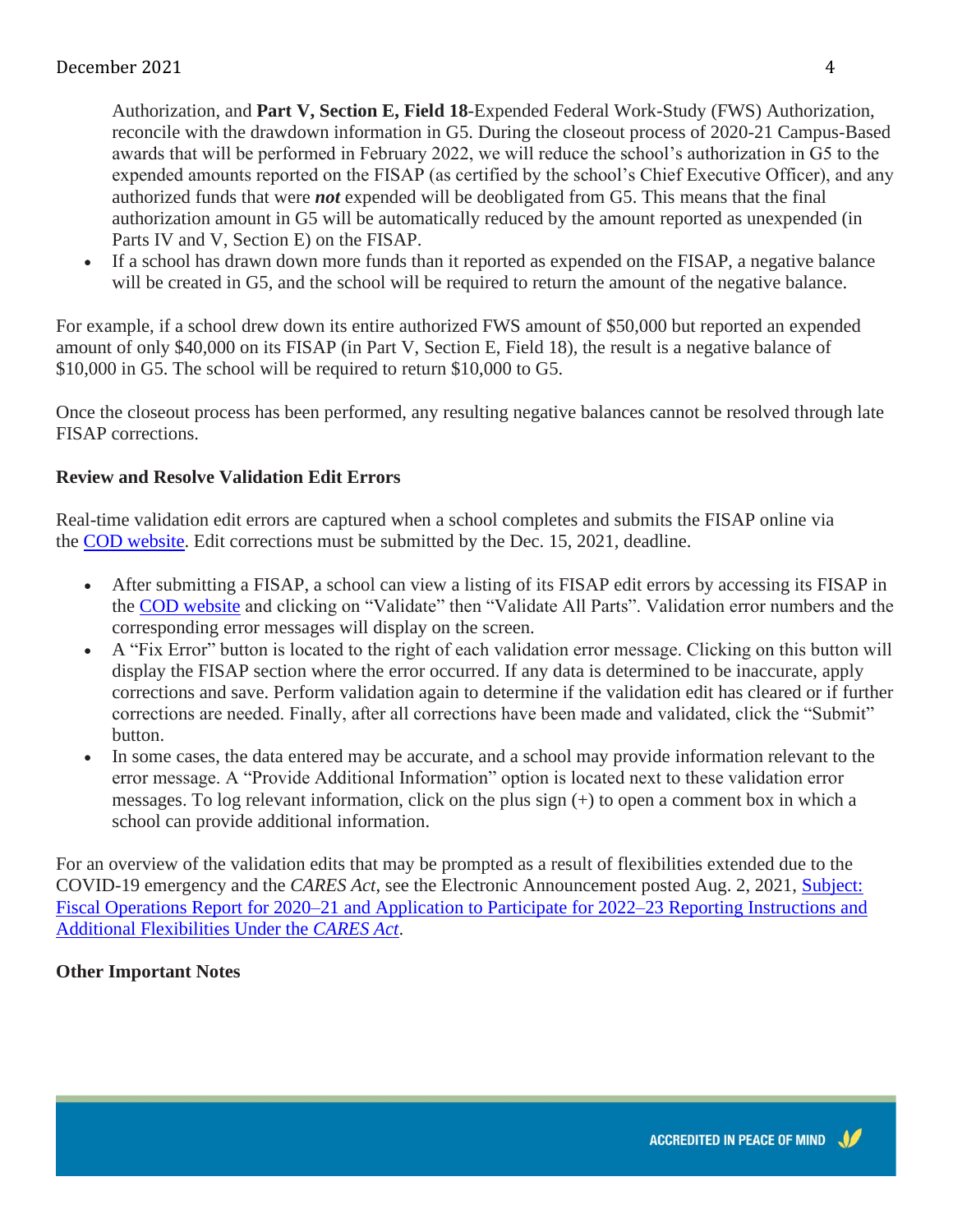### December 2021 5

**Remember to submit all corrections** – Simply validating and/or saving corrections does not result in these corrections being submitted to the Department. After editing and validating the FISAP it is imperative that schools use the "Submit" button to complete this process.

**Verify that changes/corrections have been received by the Department** – Schools should log in to the [COD](https://cod.ed.gov/)  [website,](https://cod.ed.gov/) and from the School tab, select the link for Campus-Based. Once directed to Campus-Based, select "Self-Service" then "Submission Log" to view the log and verify submission of the update.

**Signature not required for FISAP changes** – Schools are not required to resend signature pages when changes/corrections are made to a previously submitted FISAP.

**How to submit a change request** *after* **Dec. 15, 2021** – If a correction is needed after the December 15th deadline, the school must access the COD website to make the necessary correction. Corrections will be saved in a Draft copy of the FISAP and then submitted to the Department as a "Change Request." The school must provide a description of the change and justify the need to make the correction. The school must then submit the "Change Request" by clicking on the "Submit" button located under the "Description" input box.

The school's request will be reviewed by the FISAP Change Request Monitoring Team. The school will be notified of the decision to allow or deny the correction. If the correction is allowed, the school will be granted access to "Submit" the correction by going back into the COD website and submitting the FISAP as it normally would prior to December 15.

### **The following changes will not be considered after the December 15 FISAP Corrections deadline:**

- Increase in requests for funds in Part II, Section A.
- Increase in Administrative Cost Allowance (ACA) amount spent in Part III, Section B, item 8; Part IV, Section D, item 15; and Part V, Section D, item 15.
- Increase in cumulative Administrative Cost Allowance (ACA) amount in Part III, Section A, item 34.1 if the change is not supported by the data reported in Section B, item 8 on prior FISAPs.

# **Contact Information**

For additional information about FISAP corrections or edit processing, contact the COD School Relations Center at 1-800-848-0978. You may also email [CODSupport@ed.gov.](mailto:CODSupport@ed.gov)

[https://fsapartners.ed.gov/knowledge-center/library/electronic-announcements/2021-11-05/fisap-edit](https://fsapartners.ed.gov/knowledge-center/library/electronic-announcements/2021-11-05/fisap-edit-corrections-due-dec-15-2021)[corrections-due-dec-15-2021](https://fsapartners.ed.gov/knowledge-center/library/electronic-announcements/2021-11-05/fisap-edit-corrections-due-dec-15-2021)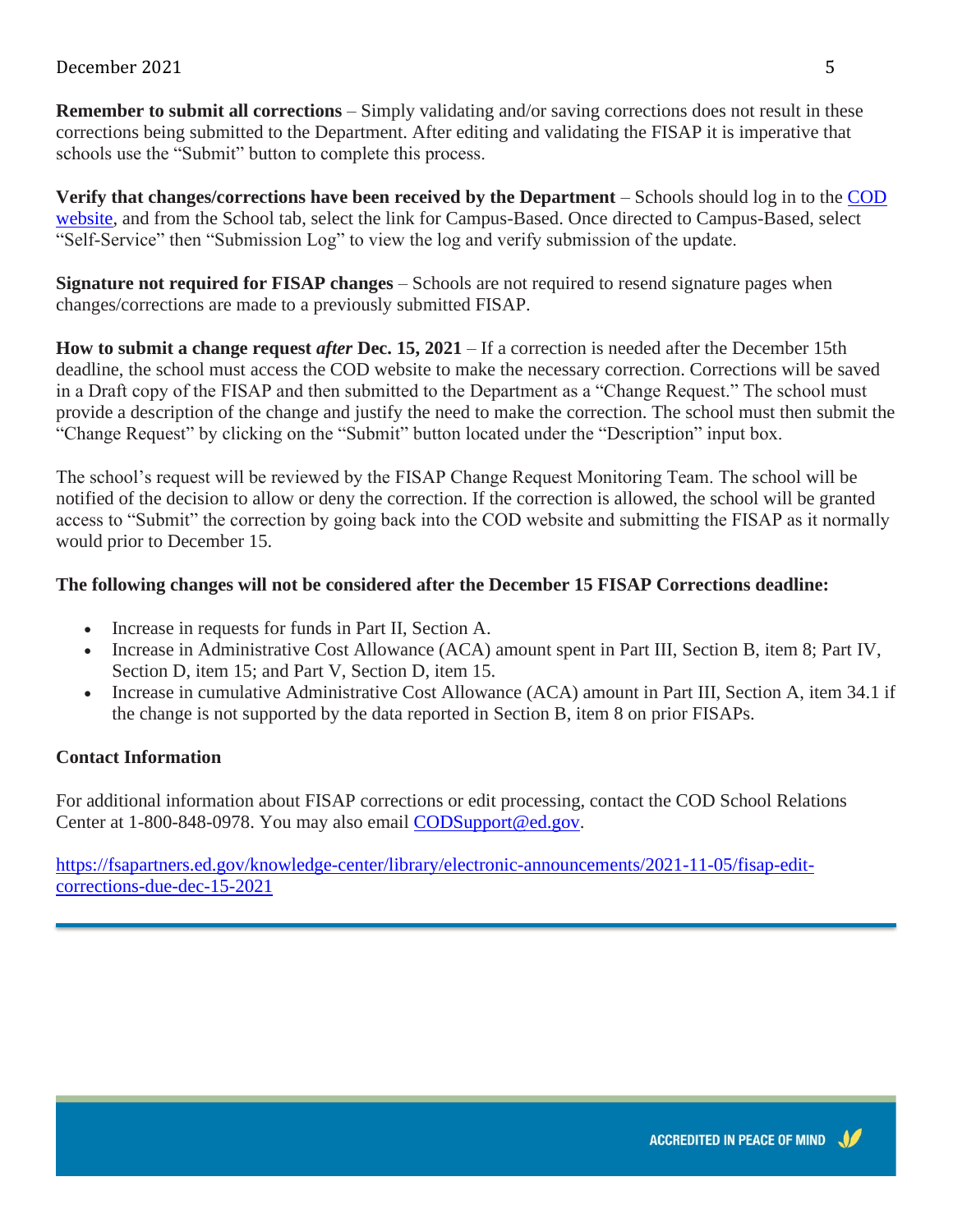# *OUTAGE ALERT- G5 SYSTEM OUTAGE DECEMBER 9-13, 2021-IMPACT TO FSA PROCESSING AND ON FUNDS AVAILABILITY FOR TITLE IV PROGRAMS*

On Dec. 9–13, 2021, the U.S. Department of Education (the Department) will perform extended system maintenance to its core financial systems, including G5. Review the following information to determine how processing at your school will be affected.

- **All day on Thursday, Dec. 9, 2021, through 6 a.m. Eastern time (ET) on Monday, Dec. 13, 2021***–* The [G5 website](https://g5.gov/) will not be available. Schools will not be able to draw down or refund Campus-Based, Federal Pell Grant (Pell Grant), Iraq and Afghanistan Service Grant, Teacher Education Assistance for College and Higher Education (TEACH) Grant, or William D. Ford Federal Direct Loan (Direct Loan) funds during this period. Schools will be able to draw down or refund cash under their existing authorizations once G5 reopens.
- **All day on Thursday, Dec. 9, 2021, through 6 a.m. ET on Monday, Dec. 13, 2021** *–* The Common Origination and Disbursement (COD) System will accept Pell Grant, Iraq and Afghanistan Service Grant, TEACH Grant, and Direct Loan records. However, after 9 a.m. ET on Wednesday, Dec. 8, 2021, Current Funding Level (CFL) changes (as a result of actual disbursements) and funding will not be processed until G5 reopens.

All actual disbursements with a disbursement date from Dec. 9–13, 2021, must be received and subsequently accepted by the COD System **no later than 9 a.m. ET on Wednesday, Dec. 8, 2021**, in order to generate the appropriate funding level increase prior to the G5 shutdown. Disbursements submitted by the deadline but not subsequently accepted, disbursements submitted after the deadline, and disbursements with a disbursement date after Dec. 13, 2021, will be funded once G5 re-opens.

# **\*\*DJA Clients- please see Client Memo sent 12.1.2021 on how DJA is handling this outage.**

# **Contact Information**

If you have questions about this announcement, contact one of the following help desks:

For questions related to G5, contact the G5 Hotline at 1-888-336-8930 or email [edcaps.user@ed.gov.](mailto:edcaps.user@ed.gov)

For questions related to the COD System, contact the COD School Relations Center at 1-800-848-0978. You may also email [CODSupport@ed.gov.](mailto:CODSupport@ed.gov)

[https://fsapartners.ed.gov/knowledge-center/library/electronic-announcements/2021-11-04/outage-alert-g5](https://fsapartners.ed.gov/knowledge-center/library/electronic-announcements/2021-11-04/outage-alert-g5-system-outage-dec-9-13-2021-impact-federal-student-aid-processing-and-funds-availability-title-iv-programs) [system-outage-dec-9-13-2021-impact-federal-student-aid-processing-and-funds-availability-title-iv-programs](https://fsapartners.ed.gov/knowledge-center/library/electronic-announcements/2021-11-04/outage-alert-g5-system-outage-dec-9-13-2021-impact-federal-student-aid-processing-and-funds-availability-title-iv-programs)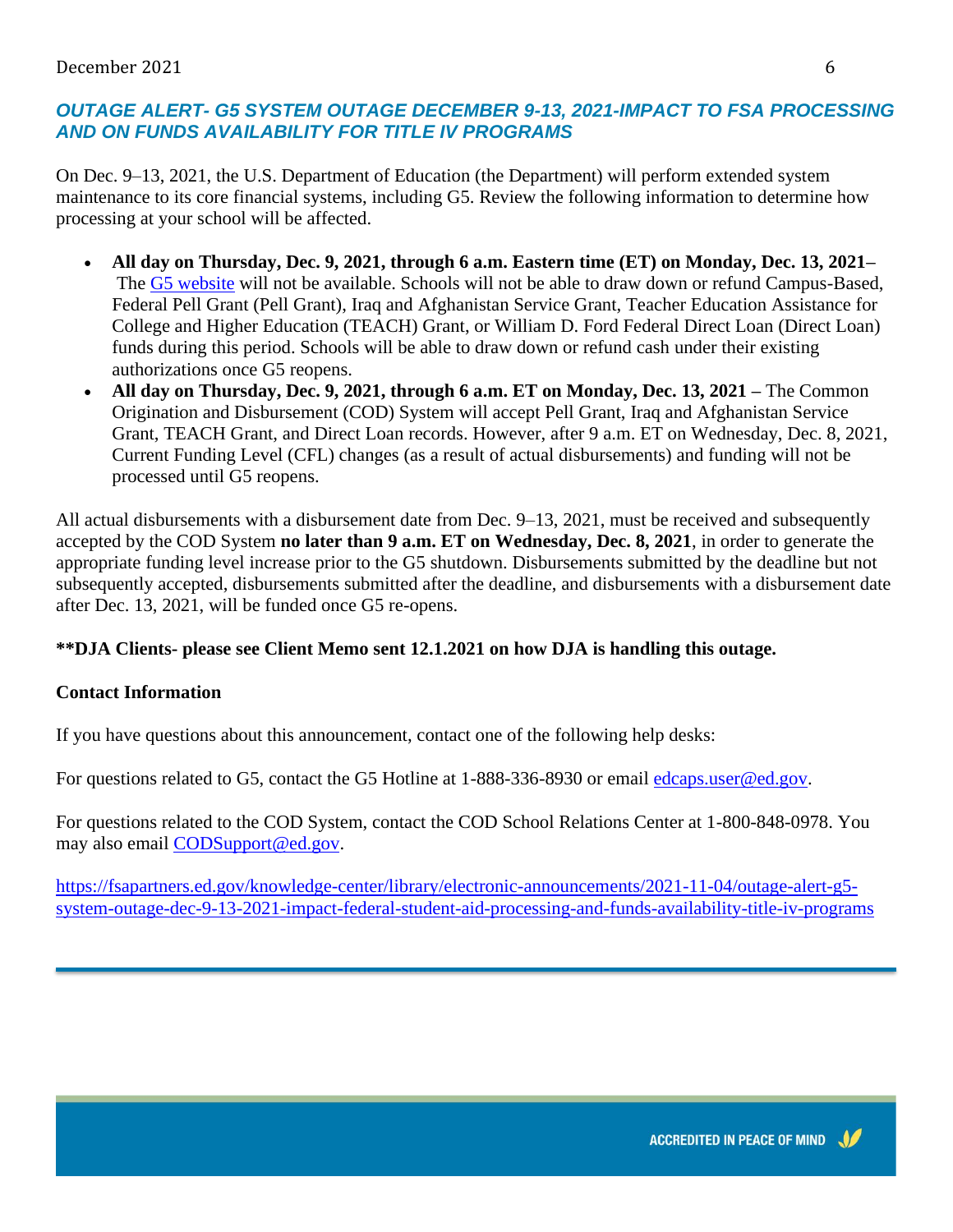# *COMPLIANCE CORNER*

# *TITLE IV AID DISBURSEMENT REPORTING, EXCESS CASH, AND RECONCILIATION REQUIREMENTS*

#### **Important**

Reconciliation is a process that a school must perform in operating the FSA programs. It is also a tool that a school should use to ensure that its management of the FSA programs is optimal. Most importantly, reconciliation is a shared responsibility. That is, the business office and the financial aid office are equally responsible for performing the periodic reconciliation that is required to make certain that a school is managing the FSA programs as they should be managed. This responsibility involves much more than the mere sharing of reports. It requires joint action by the financial aid and business office to identify discrepancies and to correct them in a timely manner.

In a recent electronic announcement posted dated November 23, 2021, the USDE reminded schools of the general disbursement reporting, excess cash, and reconciliation requirements for all Title IV programs. Because these requirements apply to disbursement *and* financial data, both the Financial Aid Office and Business Office should review the information provided below and in this announcement at

#### **Disbursement Reporting Requirements**

The disbursement and disbursement adjustment reporting requirements for all *Title IV* aid are announced in an annual *Federal Register* notice. The most recent *Federal Register* notice, published on [June 24, 2021,](https://www.federalregister.gov/documents/2021/06/24/2021-13379/2021-2022-award-year-deadline-dates-for-reports-and-other-records-associated-with-the-free) specifies that a school must submit disbursement records no later than 15 days after making the disbursement or becoming aware of the need to adjust a student's previously reported disbursement.

#### **Excess Cash Requirements**

The Department of Education (the Department) considers excess cash to be any amount of *Title IV* funds (other than Federal Perkins Loan Program funds) that a school does not disburse to students or parents by the end of the third business day after the date the school (1) received the funds from the Department, or (2) deposited or transferred to its federal account previously disbursed *Title IV* funds received from the Department. In limited circumstances, cash may be held for up to seven calendar days. A school must meet the excess cash tolerance (not to exceed one percent of the funds drawn down by the school in the prior award year) and must be able to disburse the aid to students within the 7-day period. In no circumstance should cash balances remain beyond the seven days.

See [34 CFR 668.162](https://www.ecfr.gov/current/title-34/subtitle-B/chapter-VI/part-668/subpart-K/section-668.162) for the federal regulations that govern requesting funds for the *Title IV* programs and [34](https://www.ecfr.gov/current/title-34/subtitle-B/chapter-VI/part-668/subpart-K/section-668.166)  [CFR 668.166](https://www.ecfr.gov/current/title-34/subtitle-B/chapter-VI/part-668/subpart-K/section-668.166) for the excess cash regulations.

### **Reconciliation**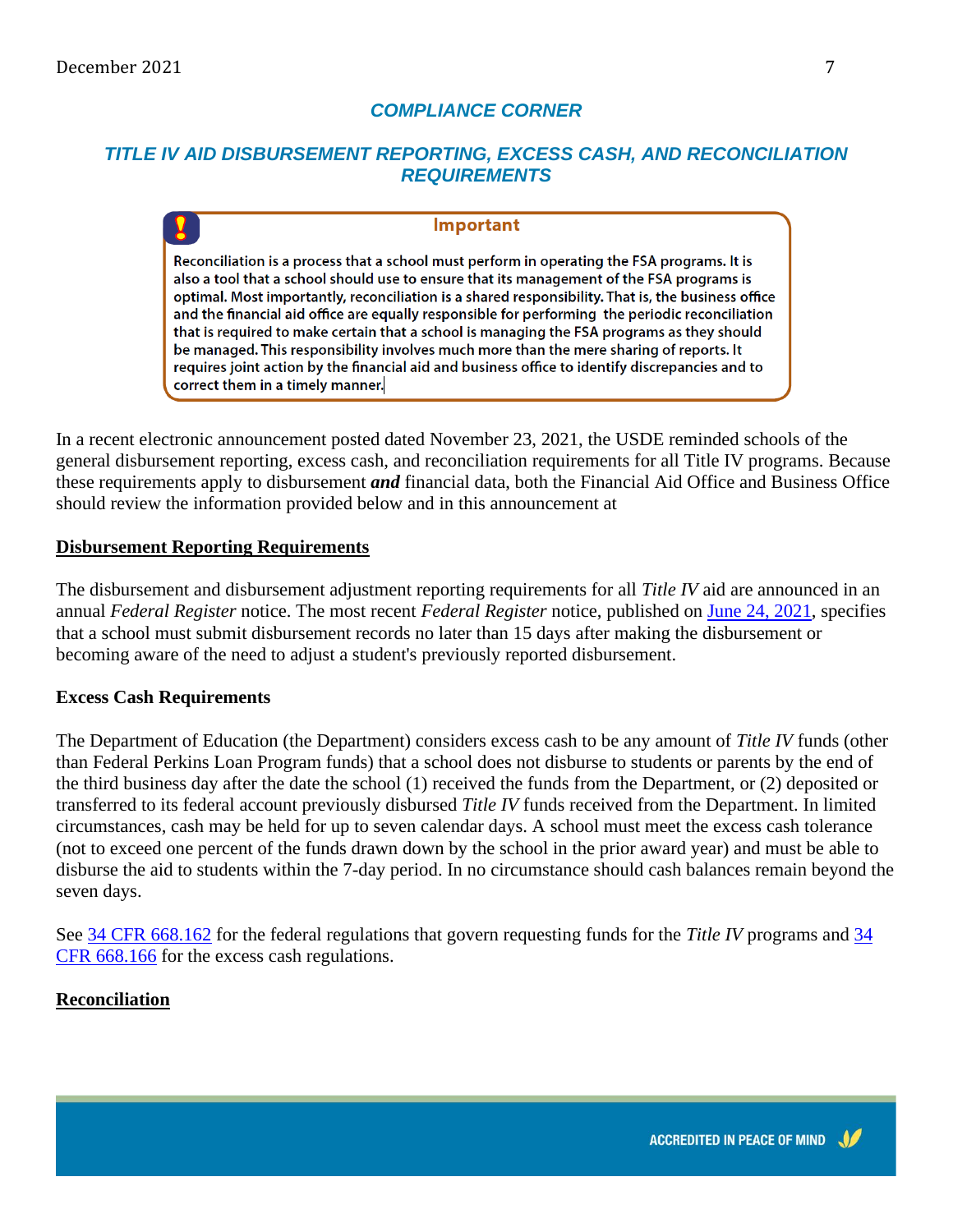Reconciliation is the process by which a school reviews and compares Title IV aid (grants, loans, and campusbased aid) recorded on the USDE's systems with the information in the school's internal records. Schools should reconcile both internally (between Business Office and Financial Aid Office data) and externally (between school data and the COD System/G5). Through reconciliation, disbursement and cash discrepancies are identified and resolved in a timely manner to ensure the school meets all regulatory requirements. Schools must document their reconciliation efforts and retain this documentation for auditing purposes.

**At a minimum, your school should reconcile its FSA financial records monthly.** However, the more frequently your school performs reconciliation, the more likely you will be able to identify issues and resolve them before they become part of a systemic problem. If completed on a regular basis, reconciliation can assist schools in determining whether the disbursement reporting requirements and excess cash deadlines noted above are being met, and also whether any additional data needs to be submitted to ensure all school data is reflected correctly in the Department's systems. For the Direct Loan and Campus-Based programs (including Federal Perkins Loan, Federal Work-Study, and Federal Supplemental Educational Opportunity Grant), schools must reconcile at least monthly to meet regulatory requirements. For all other *Title IV* programs (including Pell Grant, Iraq and Afghanistan Service Grant, and TEACH Grant) it is recommended that schools also reconcile at least monthly or as frequently as necessary to identify issues and maintain compliance with the cash management and disbursement reporting requirements outlined above.

Frequent reconciliation is an important internal control procedure that can make a significant contribution to increasing the overall program integrity of the FSA programs at your school. In addition, schools that have systems in place to compare and identify discrepancies between their internal records and data from USDE reports will find that the required monthly reconciliation is much easier and makes closing out a year less time consuming.

### **Internal reconciliation**

Discrepancies that occur between the financial aid and business offices are usually caused by a lapse in communication. Note that these discrepancies often do not show up in a comparison of the financial aid office's records to COD, or in the comparison of drawdowns/returns between the business office and G5 payment system.

Before you compare your school's records to the USDE's records, you should ensure the financial aid office and the business office agree on the amount of funds that should have been drawn down from G5 to cover the funds disbursed to students. The first step in the reconciliation process should be to confirm that business office records of actual disbursements posted to student accounts are consistent with financial aid office records of student award and scheduled disbursement amounts.

Internal reconciliation should also include steps to reconcile cash transactions such as drawdowns and refunds of cash. Your school should ensure that bank statements correctly reflect all funds drawn or returned and confirm that any returns of Title IV aid calculated by the financial aid office are reflected correctly in the business office student account records. Ensure that any funds not necessary for immediate use have been returned to the USDE.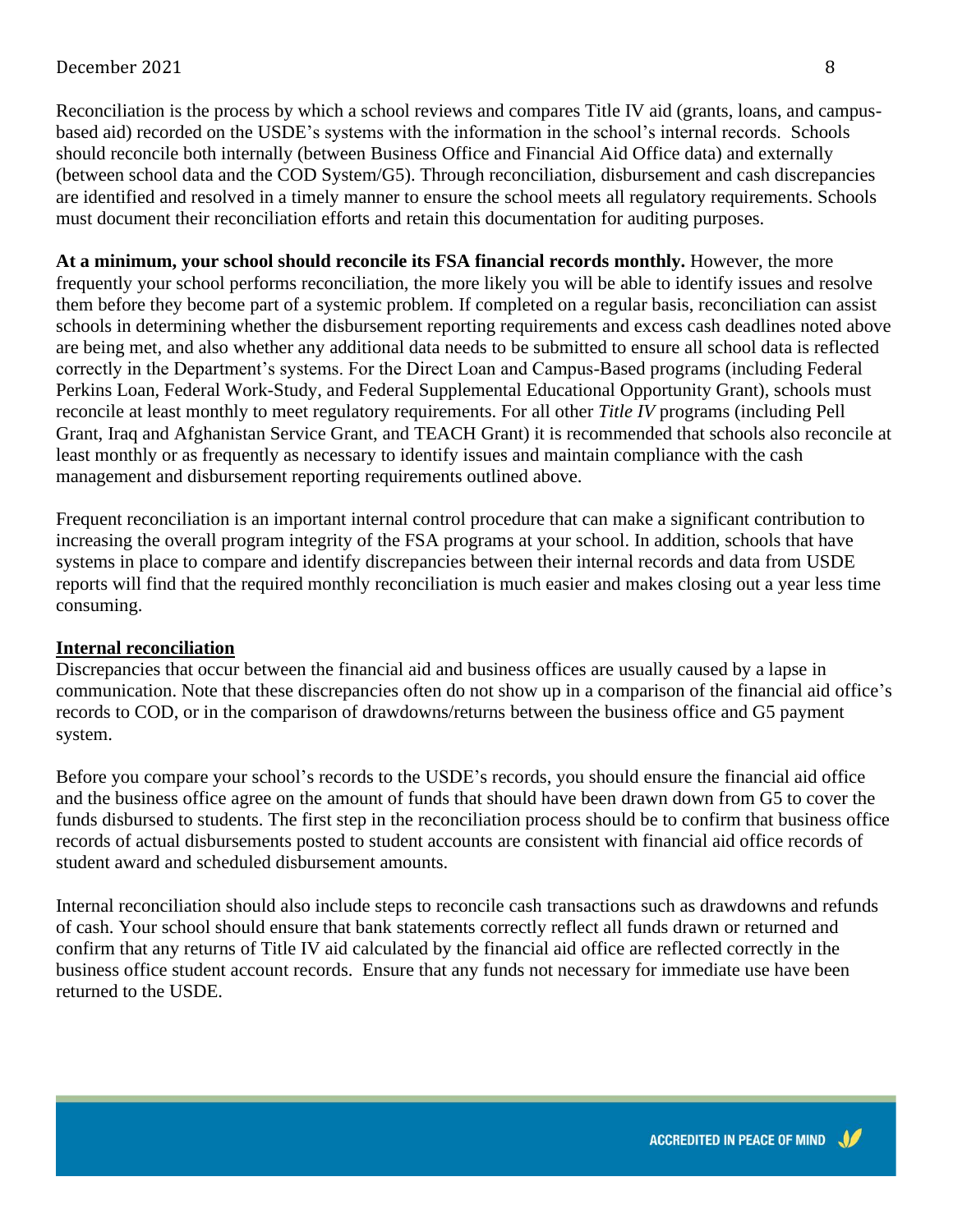In addition, you should also compare business office and financial aid office records of adjustments (refunds of cash) made during the month. Often, returns of cash due to withdrawals performed by the financial aid office aren't applied by the business office. Just as often, adjustments made by the business office aren't noted in the financial aid office. Either of these omissions can cause an internal discrepancy that will affect a school's Ending Cash Balance and should be resolved before a school begins its external reconciliation process.

### **External reconciliation**

During internal reconciliation, the school will have resolved any differences between records in the financial aid office and those in the business office. In external reconciliation, a school will reconcile its records to the USDE's records.

### **Final Reconciliation**

If a school is meeting all disbursement/adjustment reporting, excess cash, and reconciliation requirements, a final reconciliation should begin no later than the last award or payment period end date at the school for a given program and year. A school should be able to reconcile to a zero ending cash balance soon after its final disbursements and should not carry an ending cash balance (positive or negative) for an extended period.

*Note:* Schools must reconcile to both zero Ending Cash Balance and zero Total Net Unbooked for DL and TEACH Grant; and to zero Cash > Net Accepted & Posted Disbursements for Pell Grant.

When schools have completed their final reconciliation, they can officially confirm closeout via the School Balance Confirmation page on the COD Web Site for the Direct Loan, Pell Grant, and TEACH Grant programs. Balance confirmation will allow schools to receive a Program Year Closeout Letter to document completion of final reconciliation. It also provides tighter controls over available funding and data submission so that the school can then focus on processing and reconciliation in more current award years. *Note:* The balance confirmation process is available for all award years for Direct Loans; it is available for Pell Grant and TEACH Grant for the 2016–17 Award Year and forward.

### **Recommended general reconciliation practices**

A key factor in facilitating reconciliation is staying on top of the process. USDE encourages schools to:

- define responsibilities of key individuals and offices;
- document your reconciliation procedures;
- build in regular communication between your business office, financial aid office, and school's technical staff;
- compare internal student accounts and business office/bursar records with financial aid office records and resolve any discrepancies;
- balance all subsidiary accounts to the general ledger;
- ensure that all drawdowns and refunds of cash are accounted for and applied to the correct program year;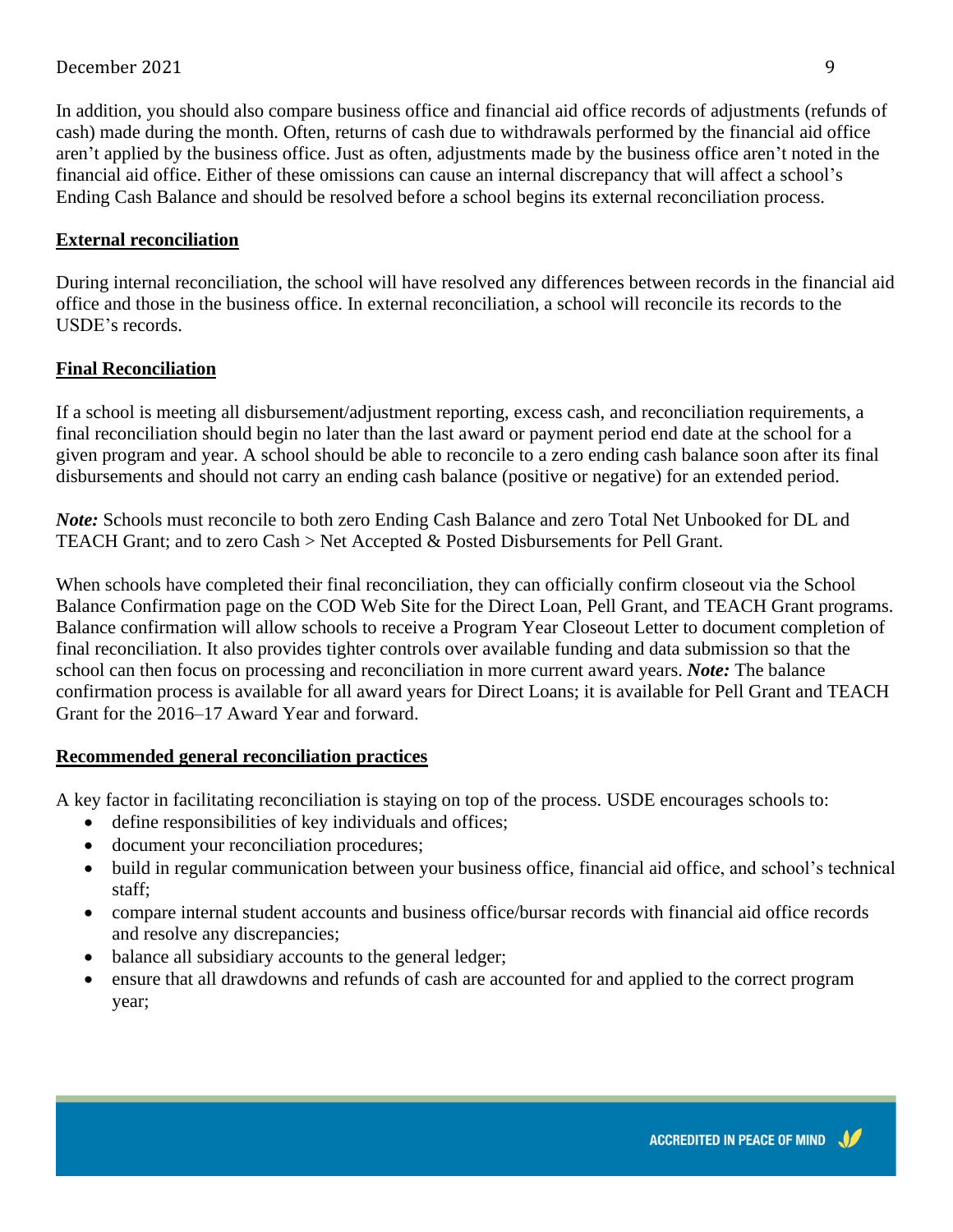- ensure that all batches have been sent to and accepted by the COD system, all disbursements and adjustments are accurately reflected on the COD system, and all responses are imported into the school's system;
- ensure that all un-booked loans are booked or inactivated (reduced to \$0) for Direct Loans;
- resolve all outstanding rejected records;
- return all refunds of cash via G5; and
- request any remaining funds owed to the school based on actual disbursements accepted by the COD System

### **Reconciliation and Third-Party Servicers**

If your school uses a third-party servicer, your school is ultimately responsible to ensure that all regulatory requirements are being met and that your school is reconciling on a regular basis. You should request and retain documentation of your reconciliation efforts. Also, a part of your reconciliation should include ensuring that your schools internal records match what is at the servicer as well as what is in the COD System.

*DJA not only reconciles Direct Loan accounts for our clients on a monthly basis, we also reconcile Pell each month to ensure they are balanced. The final reconciliation for both programs is done by our team as well. Although DJA reconciles the DL SAS, Pell Grant YTD, FSEOG and FWS reports to our accounting records monthly, institutions must do an internal reconciliation to these reports as well. Please reconcile that all disbursements have been credited to the student's accounts and any credit balance was returned within the required 14 day time frame.*

*Keep in mind that if your school is under the Heightened Cash Monitoring payment method, a school must credit a student's ledger account for the amount of Title IV funds the student or parent is eligible to receive, and pay the amount of any credit balance due under 668.164(h) before the school submits a request for funds.*

Additional information on reconciliation can be found in the following publications posted on the [Knowledge](https://fsapartners.ed.gov/knowledge-center)  [Center:](https://fsapartners.ed.gov/knowledge-center)

- Electronic Announcements (published annually by program)
- Federal Student Aid Handbook
- Federal Student Aid Training Conference Presentations

[https://fsapartners.ed.gov/knowledge-center/library/electronic-announcements/2021-11-23/title-iv-aid](https://fsapartners.ed.gov/knowledge-center/library/electronic-announcements/2021-11-23/title-iv-aid-disbursement-reporting-excess-cash-and-reconciliation-requirements)[disbursement-reporting-excess-cash-and-reconciliation-requirements](https://fsapartners.ed.gov/knowledge-center/library/electronic-announcements/2021-11-23/title-iv-aid-disbursement-reporting-excess-cash-and-reconciliation-requirements)

# *DJA CALENDAR*

# *2021 DJA WEBINAR SCHEDULE*

**Upcoming DJA Webinars:**